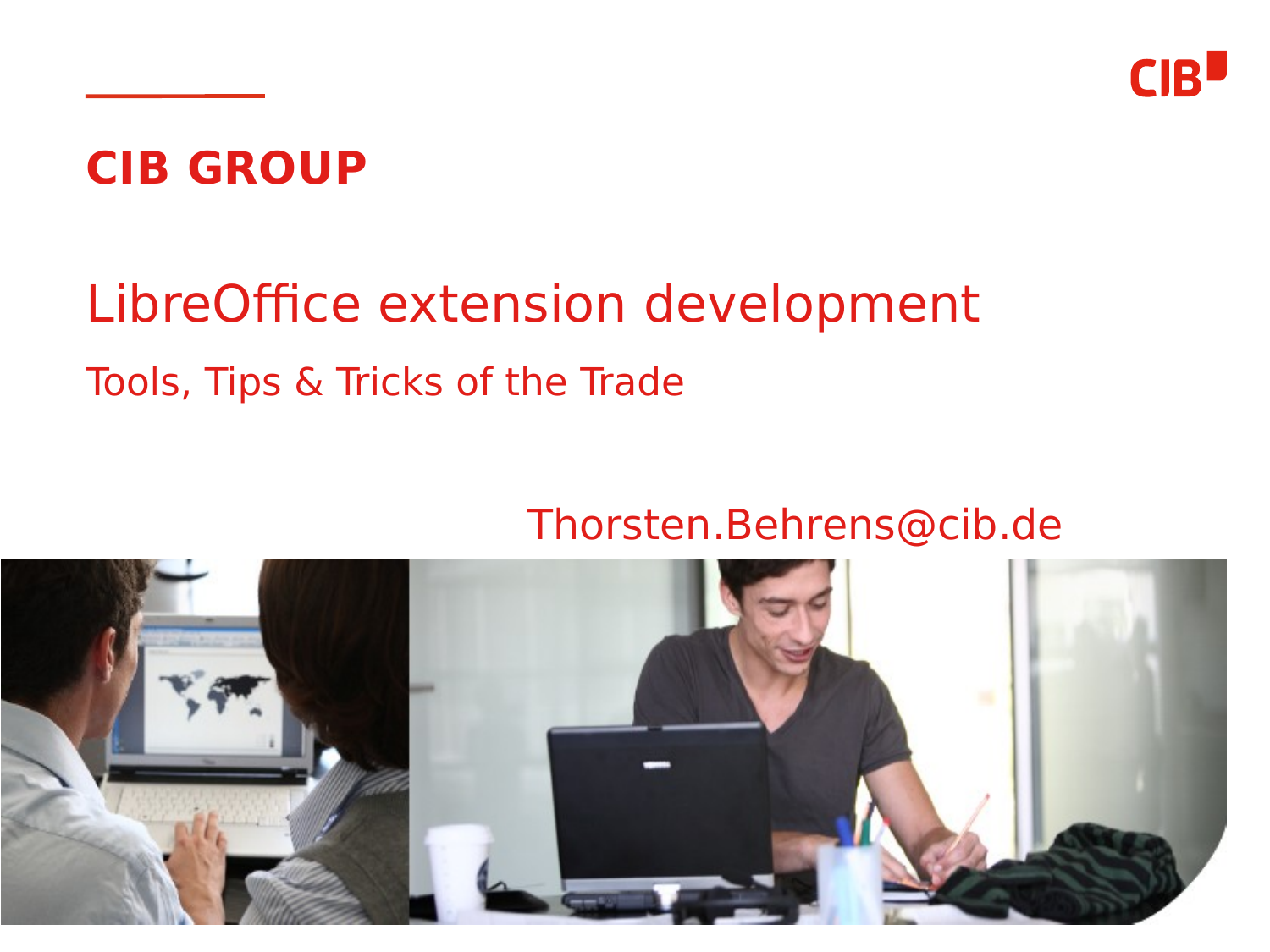

#### LibreOffice Eclipse Plugin

- > Work done during several GSoC periods by Cedric Bosdonnat (with contributions by Dan Corneanu, Oliver Specht, and Ludovic Smadja)
- > Fixed & improved to work with LibreOffice by Samuel Mehrbrodt: [https://smehrbrodt.wordpress.com/2016/01/08/](https://smehrbrodt.wordpress.com/2016/01/08/libreoffice-and-eclipse-loeclipse-2-0-released/) [libreoffice-and-eclipse-loeclipse-2-0-releas](https://smehrbrodt.wordpress.com/2016/01/08/libreoffice-and-eclipse-loeclipse-2-0-released/) [ed/](https://smehrbrodt.wordpress.com/2016/01/08/libreoffice-and-eclipse-loeclipse-2-0-released/)
- > Grab it here:

<http://eclipse-plugins.libreoffice.org/>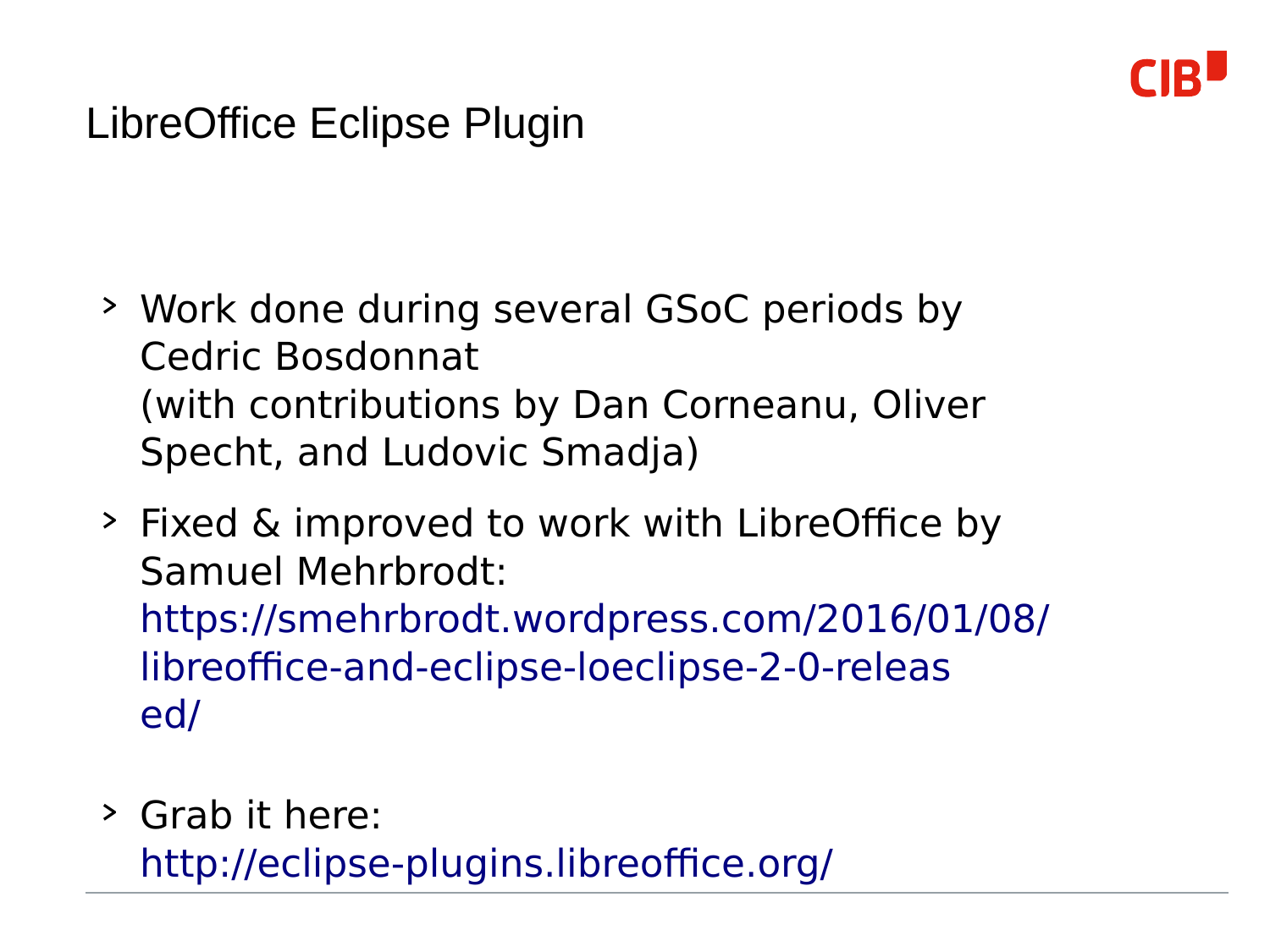

#### LibreOffice Eclipse Plugin: Selling points

- > Wizard-based extension development
- > Streamlined deployment & debugging experience:
	- Deploy on press of a button, optionally into separate userdir
	- Debugging deployed extensions from inside Eclipse IDE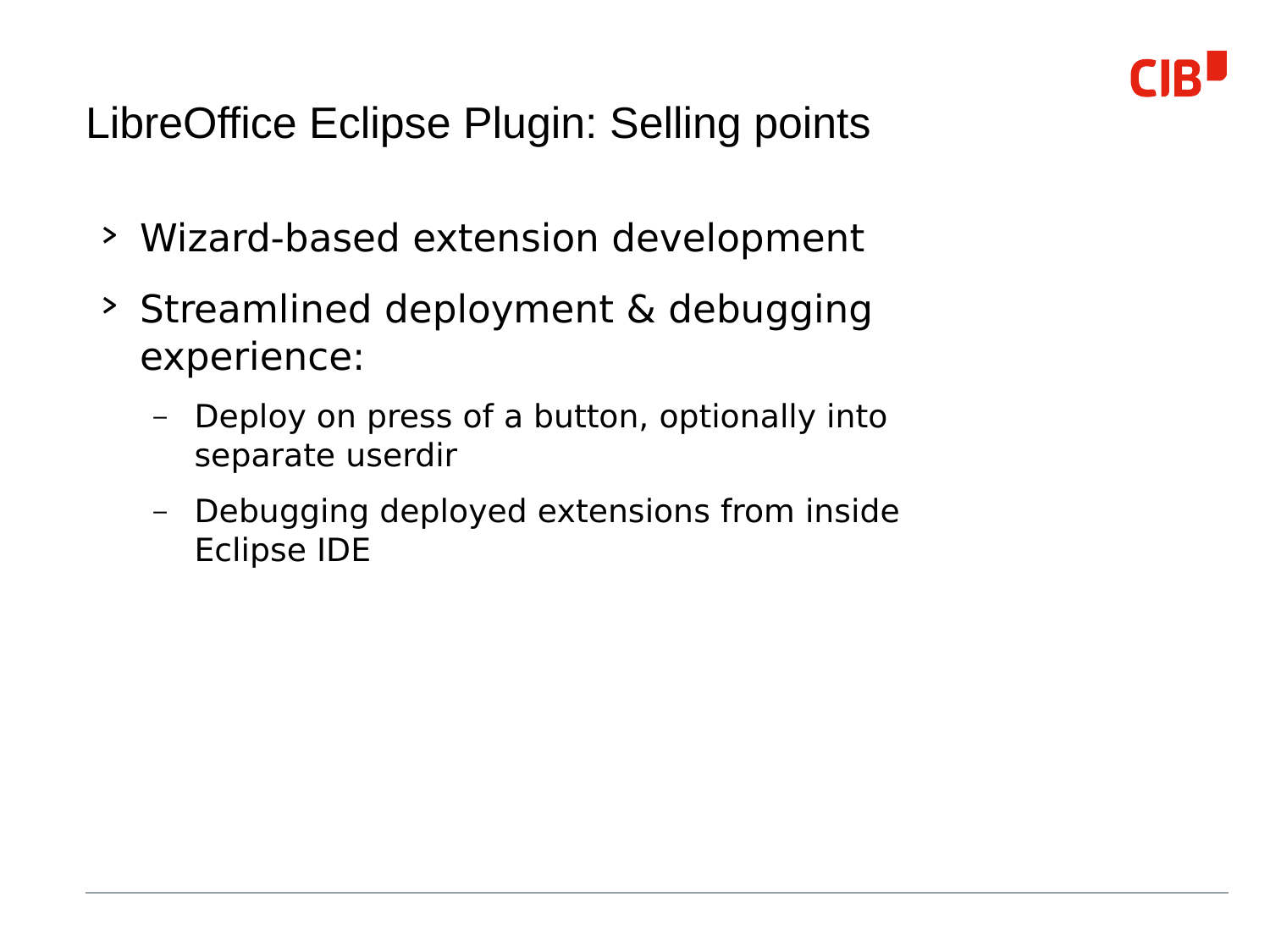#### LibreOffice Eclipse Plugin: Debugging

| Debug - Test/source/org/libreoffice/example/comp/TestImpl.java - Eclipse Platform<br>長 式: # ▼ 〇 ▼ 乌 ▼ 2 日 タ<br>$\begin{array}{c} \mathbb{R} & \mathbb{R} & \mathbb{R} & \mathbb{R} & \mathbb{R} & \mathbb{R} & \mathbb{R} & \mathbb{R} & \mathbb{R} & \mathbb{R} & \mathbb{R} & \mathbb{R} & \mathbb{R} & \mathbb{R} & \mathbb{R} & \mathbb{R} & \mathbb{R} & \mathbb{R} & \mathbb{R} & \mathbb{R} & \mathbb{R} & \mathbb{R} & \mathbb{R} & \mathbb{R} & \mathbb{R} & \mathbb{R} & \mathbb{R} & \mathbb{R} & \mathbb{R} & \mathbb{R} & \mathbb$<br>$\Box$<br>$\mathscr{A}$                                |                                                                                                                                                                                  | 圓<br>$\sqrt{\pi}$                                                                                                                                                                                                                                                                                                                                                                                                                                               |
|-----------------------------------------------------------------------------------------------------------------------------------------------------------------------------------------------------------------------------------------------------------------------------------------------------------------------------------------------------------------------------------------------------------------------------------------------------------------------------------------------------------------------------------------------------------------------------------------------------------|----------------------------------------------------------------------------------------------------------------------------------------------------------------------------------|-----------------------------------------------------------------------------------------------------------------------------------------------------------------------------------------------------------------------------------------------------------------------------------------------------------------------------------------------------------------------------------------------------------------------------------------------------------------|
| $\mathcal{L} \rightarrow \mathcal{L} \rightarrow \mathcal{L} \rightarrow \mathcal{L}$                                                                                                                                                                                                                                                                                                                                                                                                                                                                                                                     | <b>Ouick Access</b><br>昏                                                                                                                                                         | B Resource & Java<br>参 Debug                                                                                                                                                                                                                                                                                                                                                                                                                                    |
| 脊 Debug 23<br>目<br>▼△ New_configuration (1) [LibreOffice Application]<br>▼ OpenJDK 64-Bit Server VM [7861]<br>Thread [AsynchronousFinalizer] (Running)<br>Thread [Thread-5] (Suspended (breakpoint at line 22 in TestImpl))<br>E TestImpl. <init>(XComponentContext) line: 22<br/>= NativeConstructorAccessorImpl.newInstance0(Constructor, Obj-<br/>≡ NativeConstructorAccessorImpl.newInstance(Object[]) line: 57<br/>= DelegatingConstructorAccessorImpl.newInstance(Object[]) line:<br/>E Constructor<t>.newInstance(Object) line: 526<br/>Eschary inchantiate/VComponentContext\line: 216</t></init> | (x)= Variables & ® Breakpoints<br>Name<br>$\bullet$ chis<br>m adapter<br>m xContext<br>$\bullet$ © context<br>$\rightarrow h$<br>com.sun.star.bridges.jni uno.JNI proxy@4808e0e1 | $\Box$<br>Value<br>TestImpl (id=27)<br>null<br>null<br>\$Proxy6 (id=34)<br>JNI_proxy (id=45)                                                                                                                                                                                                                                                                                                                                                                    |
| TestImpl.java &<br>€<br>private final XComponentContext m xContext;<br>Ob.<br>private static final String m implementationName = TestImpl.class.getName();<br>private static final String[] $m$ serviceNames = {<br>Θ<br>"org.libreoffice.example.Test" };<br>public TestImpl( XComponentContext context )<br>$\Theta$<br>$m$ xContext = context;<br>$\mathbf{H}$<br>public static XSingleComponentFactory getComponentFactory (String sImplementatic<br>Θ<br>XSingleComponentFactory xFactory = null;<br>if ( sImplementationName.equals ( m implementationName ) )                                      | $\qquad \qquad \blacksquare$<br>$\Box$                                                                                                                                           | 문 Outline &<br>$\blacksquare$<br>目<br>$\mathbb{F}_2 \times \mathbb{R}^s$<br>E<br>▽<br><b>⊞</b> org.libreoffice.example.comp<br>▼ FestImpl<br>an im_xContext: XComponentCor<br><sup>S</sup> <sup>F</sup> m_implementationName: Stri<br>o <sup>S</sup> m serviceNames: String[]<br>· TestImpl(XComponentContext<br>• <sup>s</sup> getComponentFactory(Strin<br>• writeRegistryServiceInfo(XR<br>· aetImplementationName(): St<br>· supportsService(String) : book |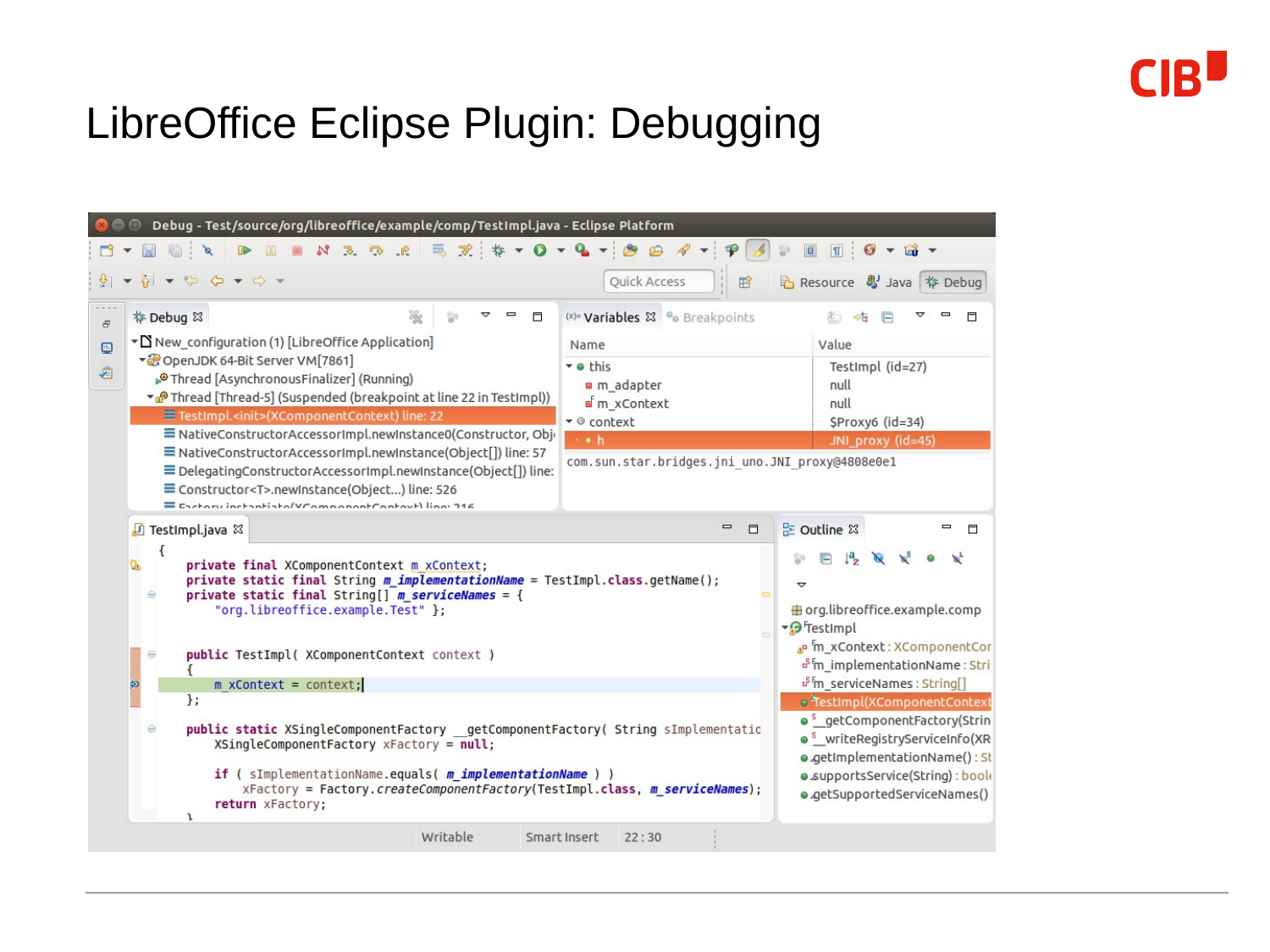

#### NOA-Libre: Nice Access to Office API

- > high level functions for common stuf
- > Done by IOn AG, originally: [http://ubion.ion.ag/solutions/004niceofficeac](http://ubion.ion.ag/solutions/004niceofficeaccess) [cess](http://ubion.ion.ag/solutions/004niceofficeaccess)
- > LibreOffice version here: <https://github.com/LibreOffice/noa-libre>

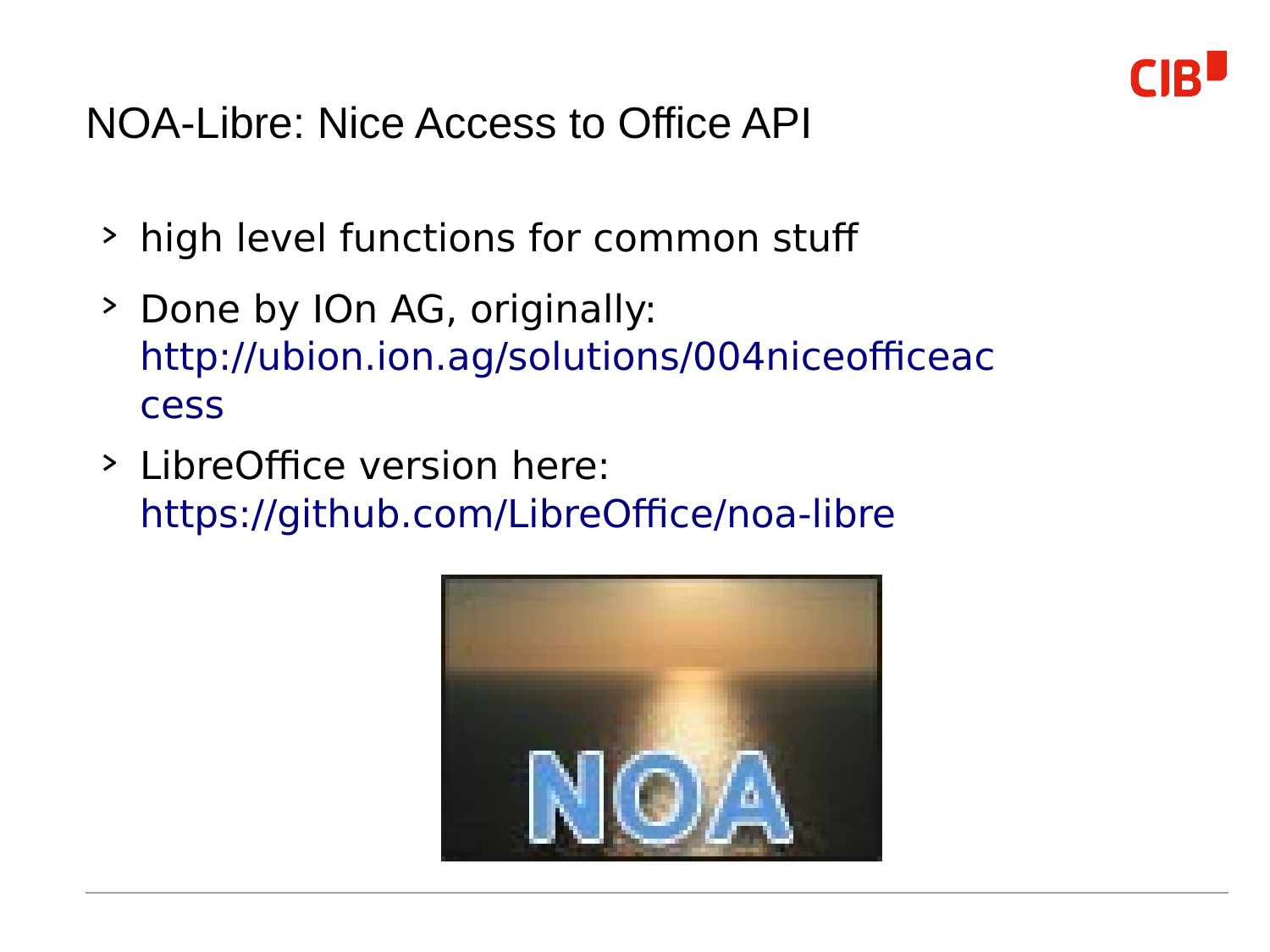

#### NOA-Libre: Nice Access to Office API

- > lightweight UNO wrapper API for many UNO interfaces
- > access to underlying UNO interfaces from wrapper objects
- > Now able to use in-tree Office jars, and build against maven
- > Used in production for a large OSGI-Plugin based Rich-Client Java application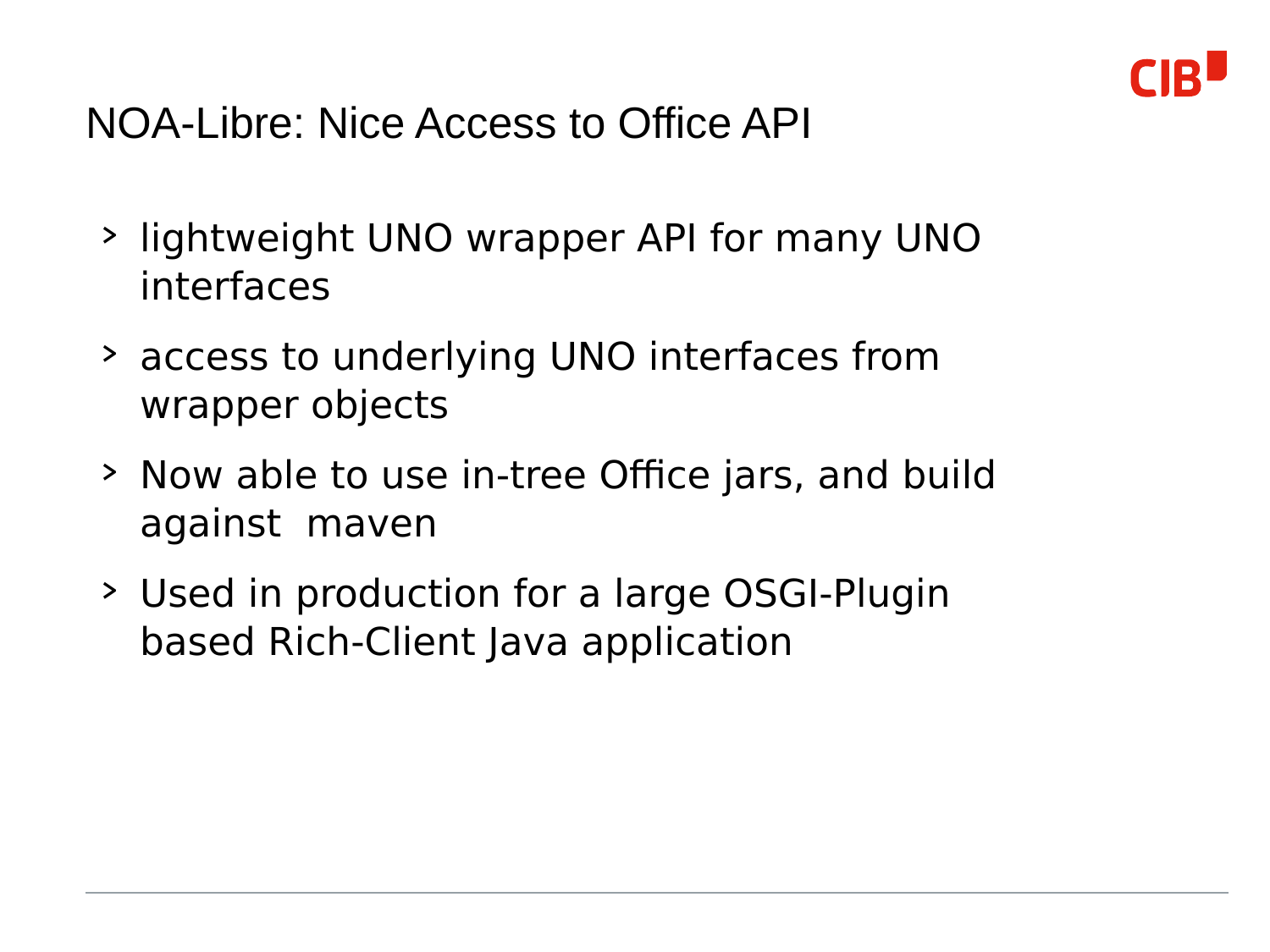

JEXO: Jave Extension Helper

- > Developed by Benjamin Sponring, now at BRZ
- > Available here: <http://sourceforge.net/projects/jexo/>
- > Same thrust as for NOA simplify Office API usage

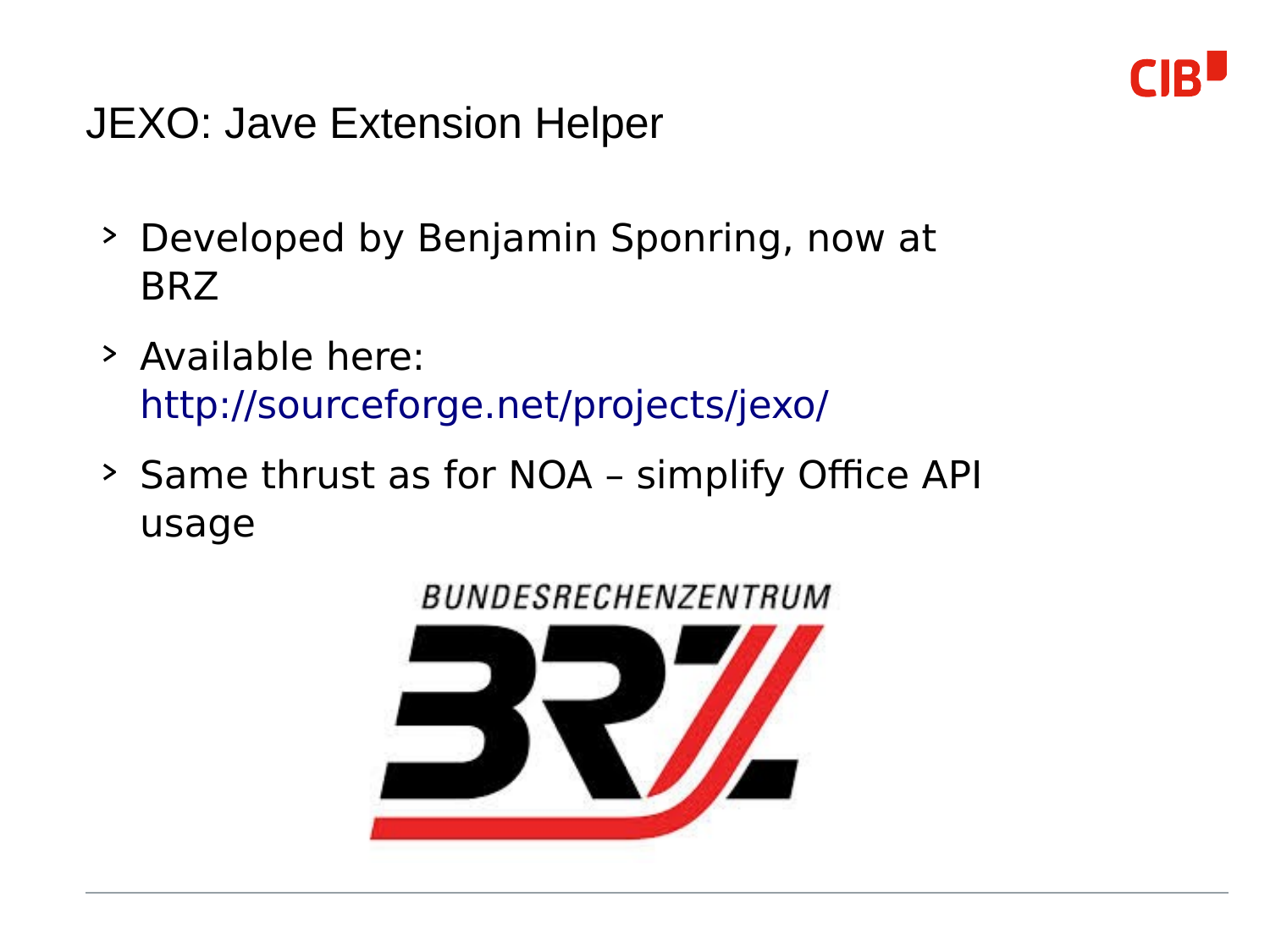#### Further resources

- > Maven LibreOffice repo: <http://repo1.maven.org/maven2/org/libreoffice/>
- > Cedric's LOEclipse Tips & Tricks: <http://bosdonnat.fr/tag/ooeclipse.html>
- > Dmitri Popov tutorial: <http://www.linuxjournal.com/article/9412>
- > LibreOffice extensions: [https://wiki.documentfoundation.org/Development/Extension](https://wiki.documentfoundation.org/Development/Extension_Development) [\\_Development](https://wiki.documentfoundation.org/Development/Extension_Development)
- > OOo ecosystem links:
	- [https://wiki.openoffice.org/wiki/Extensions\\_development](https://wiki.openoffice.org/wiki/Extensions_development)
	- <https://wiki.openoffice.org/wiki/JavaEclipseTuto>
	- And of course the Developer Guide as the ultimate compendium: [https://wiki.openoffice.org/wiki/Documentation/DevGuide/OpenOffice.o](https://wiki.openoffice.org/wiki/Documentation/DevGuide/OpenOffice.org_Developers_Guide) [rg\\_Developers\\_Guide](https://wiki.openoffice.org/wiki/Documentation/DevGuide/OpenOffice.org_Developers_Guide)
- > Need for extension/api discussion list or forum?